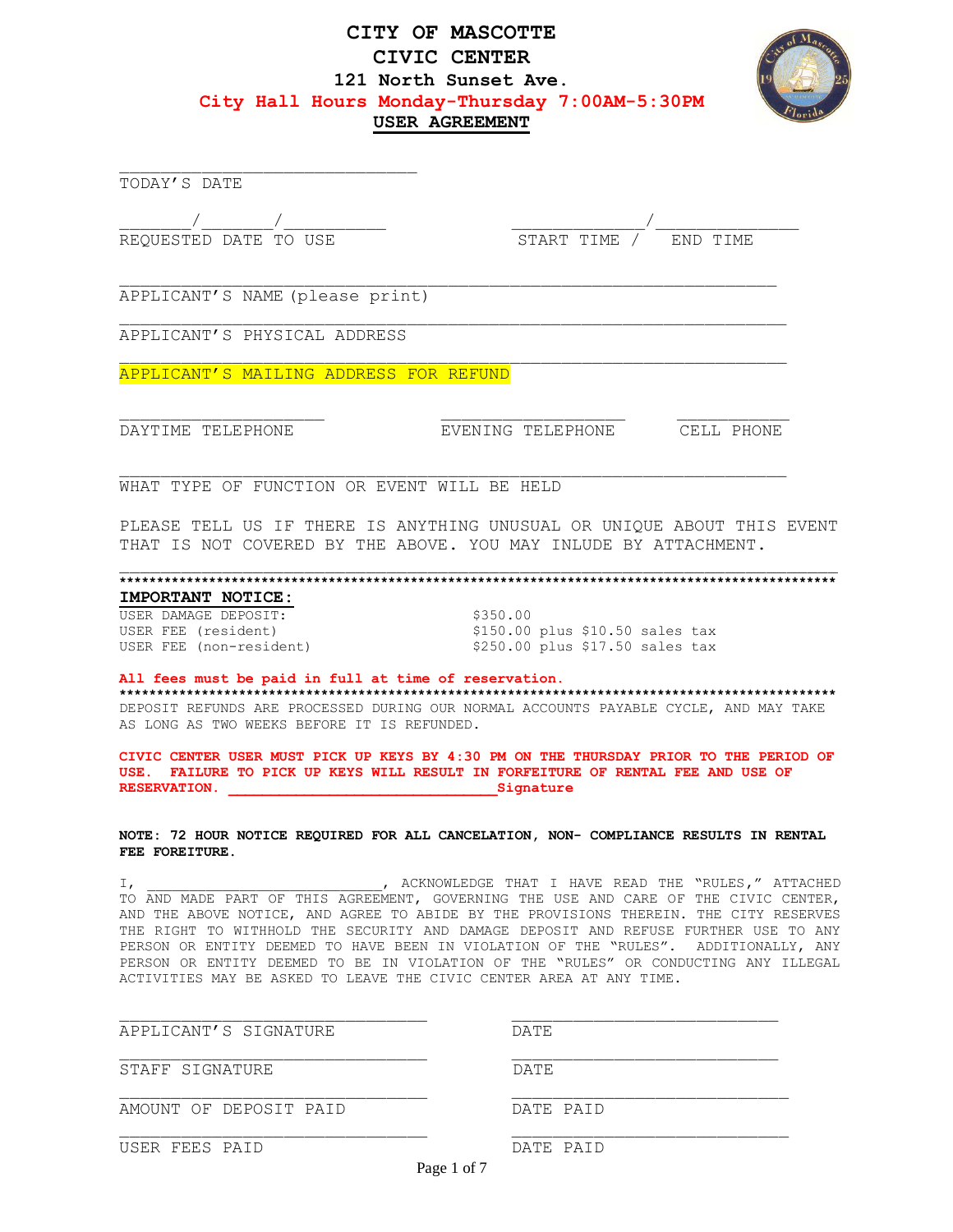### CIVIC CENTER USER AGREEMENT AND RULES

### **PLEASE READ AND INITIAL BY EACH PARAGRAPH. IF A PARAGRAPH IS NOT APPLICABLE TO YOU, PLEASE WRITE "N/A."**

These are the general rules governing the use of the Civic Center ("facility") and each applicant is required to signify his or her understanding of the rules by initialing next to each rule/regulation.

1. Use of the facility will be regulated by the rules contained herein, and all monies received for such use will be accounted for to the General Fund of the City.

2. Reservations will be on a first come, first served basis, subject to availability.

3. The person signing this Agreement is responsible for monitoring the conduct of all guests and participants and informing them of the rules by which they must abide. This person should make himself/herself known to the City. If for any reason the person who signs an Agreement cannot be present the entire time of the event, (s)he must appoint someone else to be responsible and must notify the city accordingly.

4. Any damages other than an act of God to the facility will result in loss of part or all the security-damage deposit. If the amount of the security-damage deposit paid is insufficient to cover the costs incurred by the City to make repairs or extraordinary clean-up, the City will provide an accounting to User and demand that User pay the insufficient balance and will mail said notice to User's address via regular mail. No later than fifteen (15) days after the City mails the notice, User will pay to the City the amount specified in the notice. Failure to pay may result in possible legal action by the City.

5. Use of the facility may be granted for consecutive or continuous, periodic days in excess of two days, but City Council must approve these extended reservations.

6. The City may, at any time, cancel, postpone, or delay the User's reservation due to inclement weather, vandalism, emergencies, act of God, or any other circumstance that the City deems could injure the participants or guests or could damage the facilities. The City may also cancel or postpone the reservation if the facility must be used for a special activity, instrumental in meeting the community's needs, and such use was unforeseeable at the time User's reservation was made. The City will give timely notice, if possible, in the event of such cancellation. Whenever possible, at least one-week notice will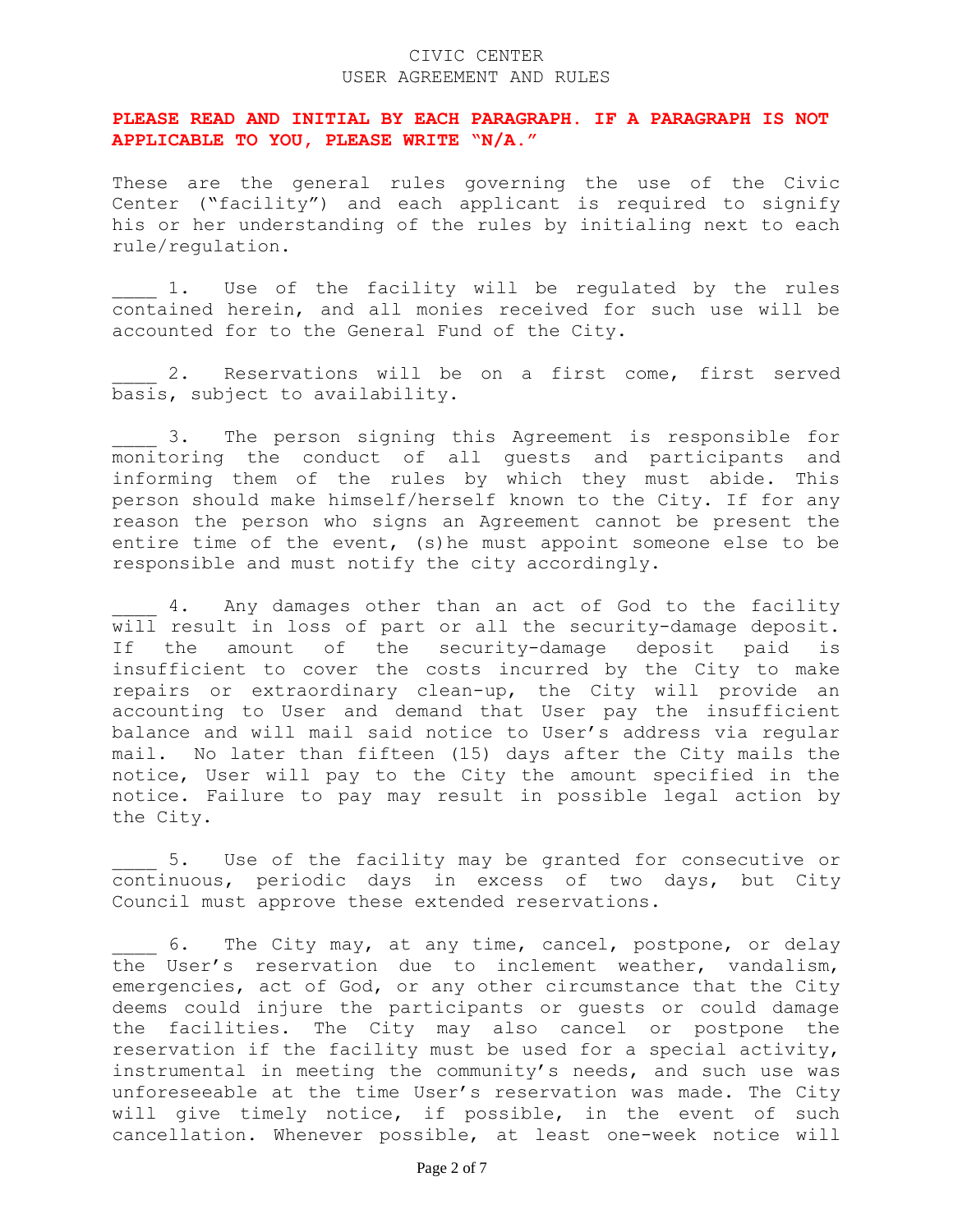be given if a reservation is to be canceled by the City. In such a case, all monies paid for the use of the facility will be refunded. If the City cancels a reservation, it is the responsibility of the User to advise its guests of the facility cancellation.

7. NO ALCOHOLIC BEVERAGES ARE PERMITTED ON ANY CITY PROPERTY.

8. No flammable or combustible materials or candles are permitted in or on the premises except if allowed by the Florida Fire or Building Code and/or the Mascotte Fire Chief. No illegal materials are permitted in or on the premises.

9. The function must begin and end at the scheduled time.

10. Tables and chairs will be set up and broken down by the User and returned to their original storage area. The seating capacity of the facility is 285 maximum. This capacity will not be exceeded nor will the arrangement of tables and chairs impede the safe and free movement of the occupants. There are approximately 100 chairs and 30  $(2' \times 8')$  tables available at the facility. The City does not supply additional chairs or tables.

11. No obstructions will be placed or allowed to be placed in the aisles or in a manner that obstructs access to any exit.

12. Smoking is not permitted inside the facility.

13. Pets are not allowed in the facility unless certified as medically required.

14. Electronic paraphernalia, video equipment, sound systems, telephones (land lines), computers, and similar equipment not available in the facility are not allowed unless approved by the City Manager or City Council at the time of application. Signs, banners, decorations or advertising materials in or around the facility are not allowed unless approved by the City Manager at the time of application. Any signs, banners, decorations, or advertising may be affixed to the premises only by a tape or substance which will not pull off paint or leave any marks.

15. All activities will cease by 10:00 pm Sunday-Thursday and 11:00 pm Friday-Saturday.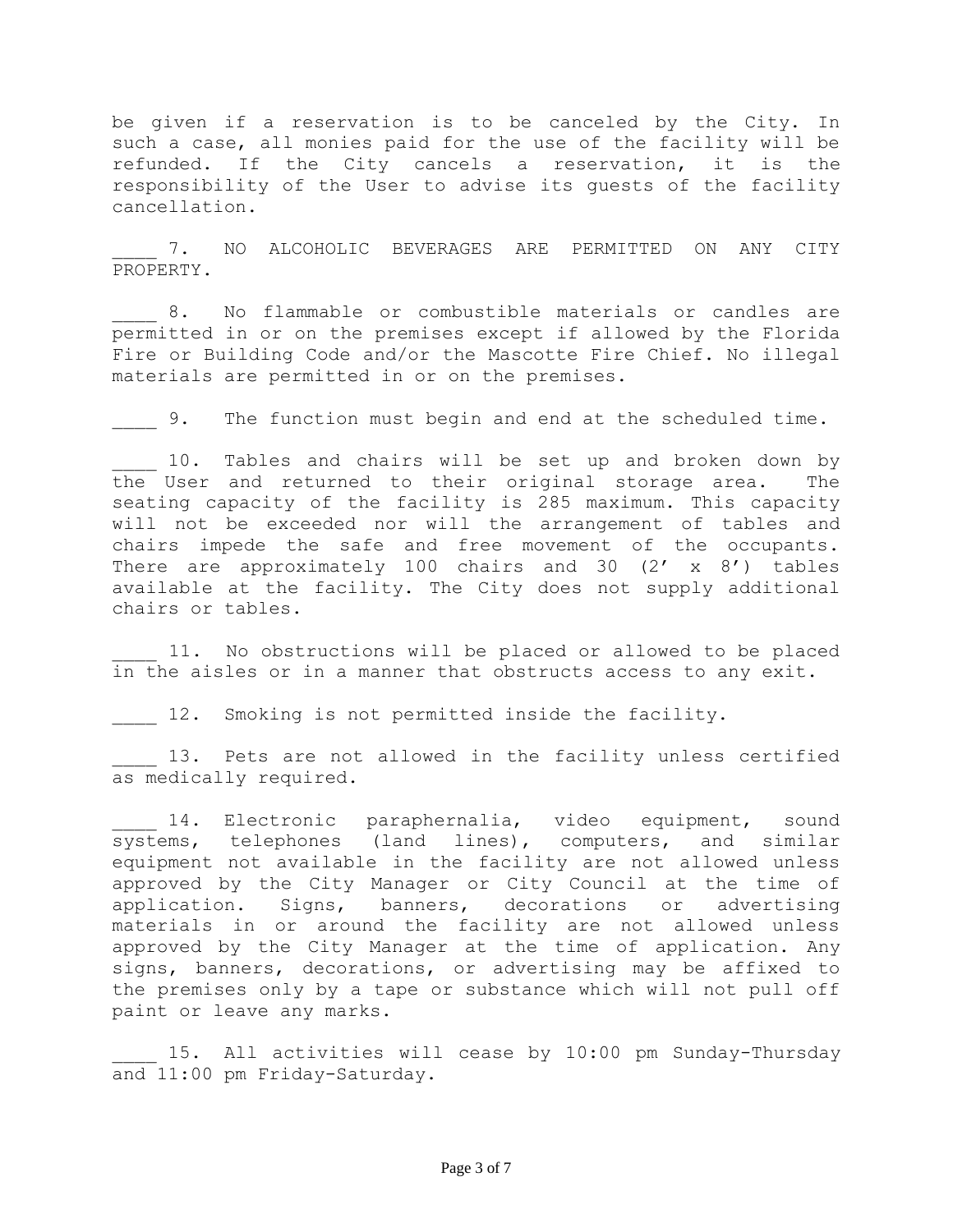16. User will keep the property clean and must sweep and mop the floors, vacuum as necessary, and clean the kitchen and its utensils, if used. Everything brought to the facility for an event must be removed at the end of the event, including all food, trash, tablecloths, etc., unless special arrangements are made prior to the event. Equipment, food, supplies or personal belongings may not be stored or left in or around the facility. Nothing shall be removed from the facility unless it was brought in by the User.

17. Children are the responsibility of parents or attending adult. If parents or attending adult cannot control children, both may be asked to leave. No running, skateboards or skates are permitted anywhere on the premises.

18. The person signing this Agreement agrees to control ingress/egress from the facility, i.e., preventing groups of attendees from loitering about the outside of the facility, maintaining a smooth flow of movement in and out of the facility.

19. Anyone using the facility for making a profit by any allowable means will be assessed a surcharge of 10% of the gross receipts. Applicants will be required to present evidence of receipts. This surcharge is in addition to the security-damage deposit, user fee, and attendant fee.

20. If required, applicants are allowed one rehearsal prior to date of reservation and may do so without a charge.

21. Applicants must pick up the keys to the facility by 4:30 pm the business day prior to the reservation date and will be required to return the keys to the inspector. Failure to return the keys will result in forfeiture of the security-damage deposit.

22. The City does not discriminate and will reserve the use of the facility without regard to race, color, religion, sex, national origin, veteran status, political affiliation, or disabilities.

23. No sporting activities are allowed in or around the facility unless permission is granted by the City Council.

24. The City, reserves the right to revoke any use of the facility without notice due to any activity which violates any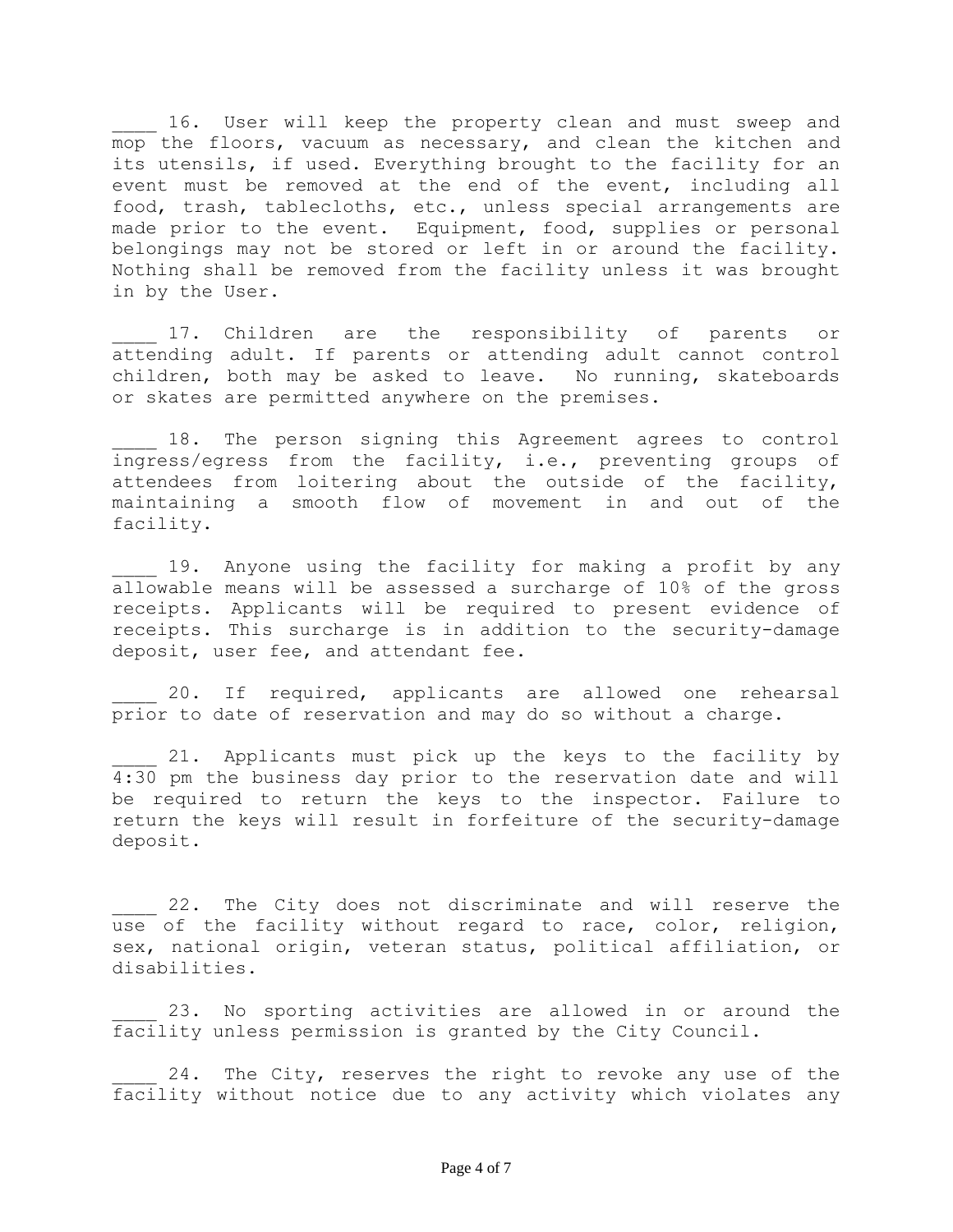City Ordinance or state law, endangers the health, welfare, or safety of the public, participants, or others in attendance, or which is causing, or might cause, or may result in damage to the Center, the premises, or adjacent properties. No refund for any monies paid will be given.

25. Any individual or organization granted permission by the City to use the facility and premises shall be responsible for the conduct of all guests, participants, and those in attendance. In addition, the City reserves the right to require supervision of any particular function or event by private security personnel, retained at the expense of the permitted User, to provide additional supervision at those functions or events which the City deems to require such additional supervision.

26. Any accidents or injuries occurring during the use of the facility, regardless of the severity, shall be reported immediately to the Mascotte Police Department.

27. Any individual or organization granted permission by the City to use the facility assumes all costs, risks of injury, or any damages resulting from the use of the facility or City property outside of the facility, including rehearsal, set-up, and break down periods. The User shall indemnify and hold harmless the City, its employees, public officials, and agents against any loss, damage or liability which might arise out of or result from such use, including reasonable attorney's fees and costs. Applicant understands that the amount of the user fees contemplates this indemnification and, but for User's indemnification, the amount of the user fee would be greater. Any individual or organization granted permission by the City to use the Center and/or premises for consecutive or continuous, periodic days in excess of two days shall secure insurance covering such intended use, at the User's expense prior to the use of the Center designating the City as a co-insured loss payee and shall provide proof of such insurance to the City prior to payment of the user fee.

28. The City of Mascotte, and any of its agents, public officials, or employees, are not responsible to the User, its members, guests, or invitees, for any loss resulting from misplacement or loss of any personal property during User's use of the facility, including rehearsal, set-up and break-down periods.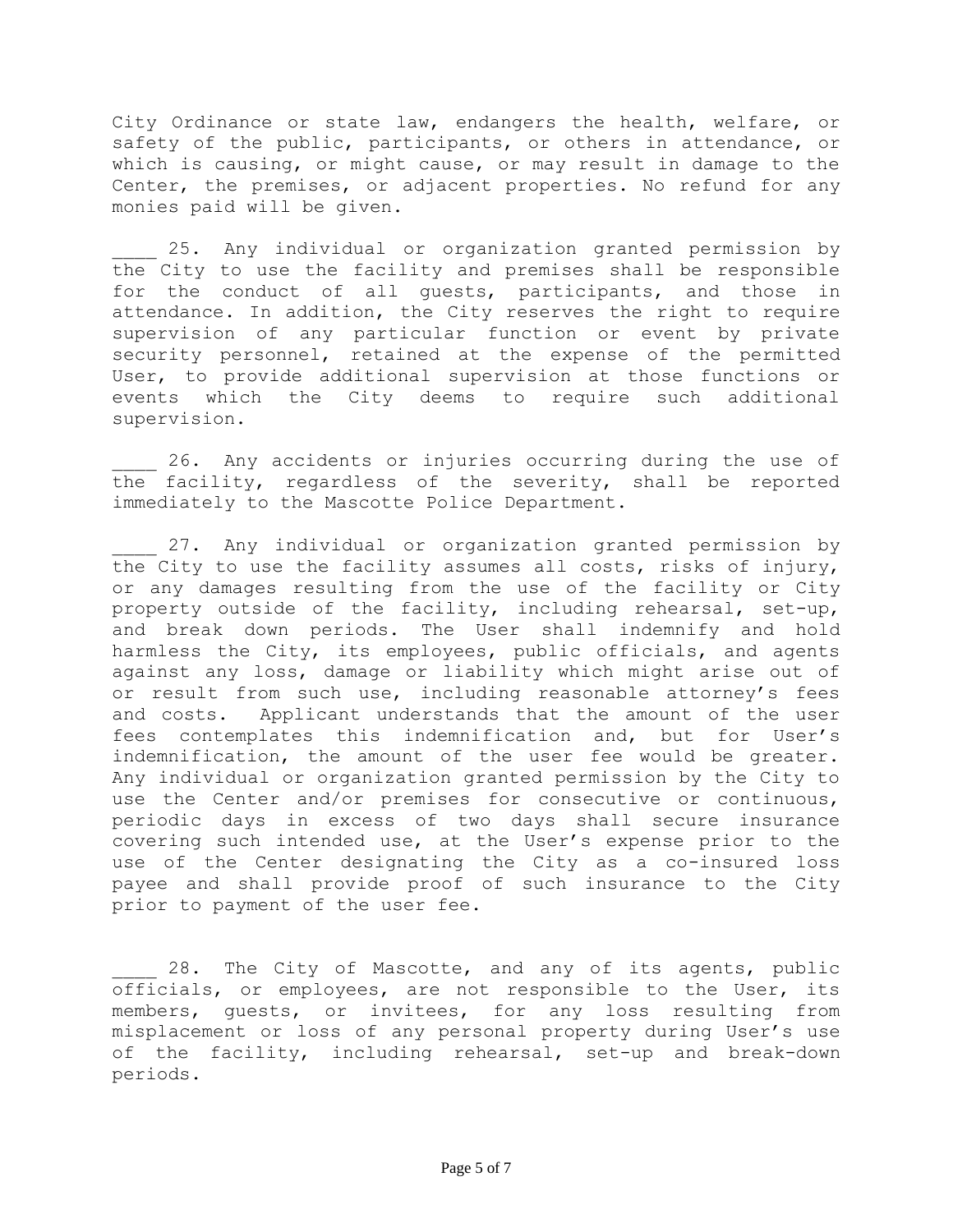29. Any individual or organization using the facility shall be liable for any and all damage caused to the facility or any real or personal property located thereon or therein, including loss or theft during the event or function.

30. No property owned by the City of Mascotte and located within or around the facility shall be removed from the facility without express written permission by the City Manager.

31. The City does not necessarily endorse the purposes and policies of any group or individual using the facility.

32. User holding a reservation is requested to notify the City of the need to cancel within 72 hours of the event date. The security-damage deposit will be forfeited if the User does not cancel within the 72 hours.

33. The following is a list of items required to be completed prior of surrender of Civic Center to City Officials:

- a. Ensure there are no decorations, banners, lights, or signs remain hanging from lights or walls
- b. Floor will be swept and mopped (no black shoe marks on floor)
- c. Stage area clean and vacuumed
- d. Kitchen cleaned including stove, refrigerator and counter tops
- e. All trash cans empty and new bags installed
- f. Restrooms cleaned and trash emptied, lights off, no water running
- g. All windows locked
- h.  $A/C$  & Heater thermostats adjusted (heat 68 degrees,  $A/C$  -78 degrees)
- i. Appearance in front and around building clean
- j. All doors locked and lights off
- k. Call **(352) 429-3111** OR **(352)638-5972** for inspection of premise.
- l. Key returned to inspector

34. These rules may be changed without prior notification to User.

35. These rules may be supplemented or amended for a particular user if the City Manager deems it necessary, and such supplemental or amended rules and regulations shall be approved by City Council.